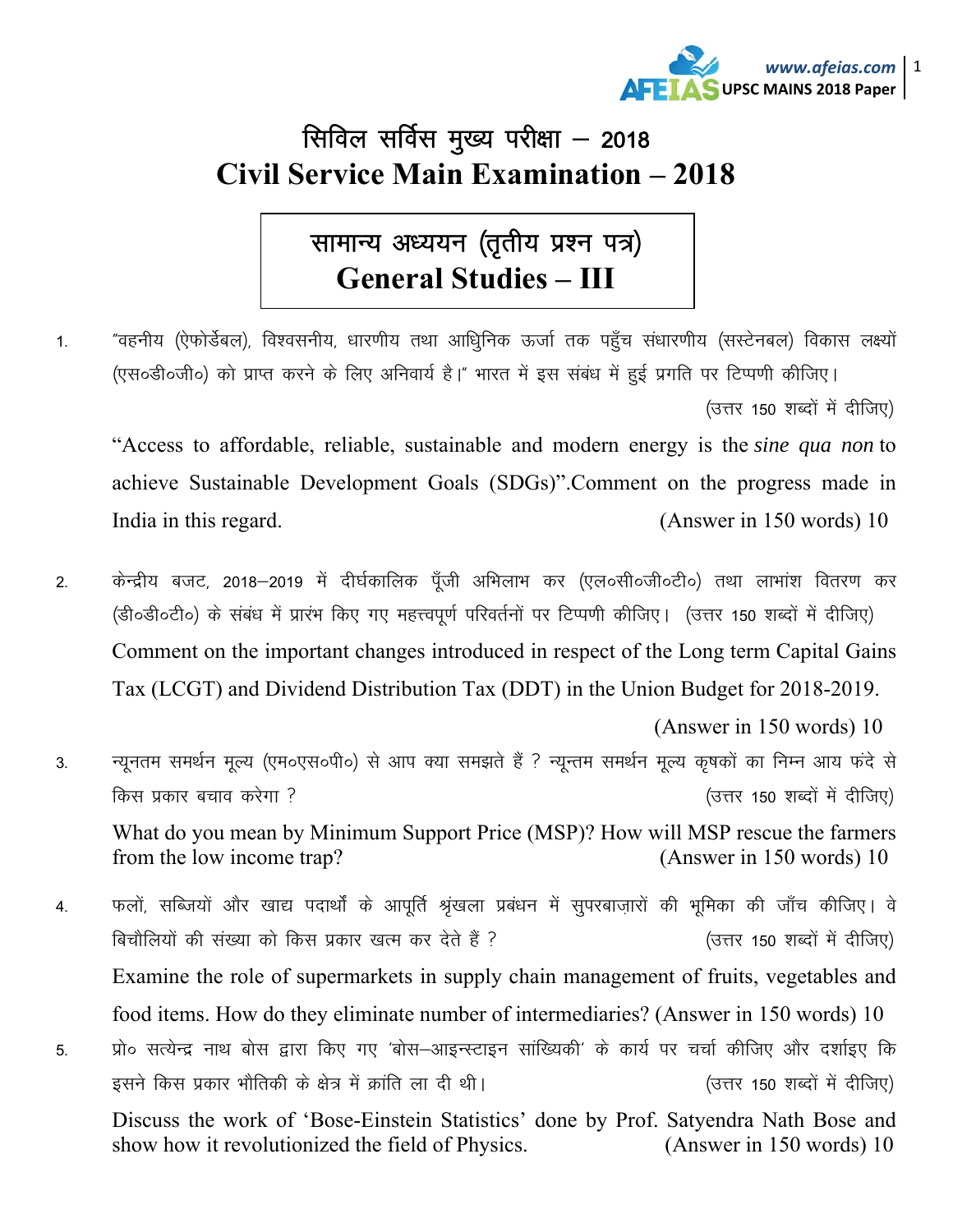

निरंतर उत्पन्न किए जा रहे फेंके गए ठोस कचरे की विशाल मात्राओं का निस्तारण करने में क्या-क्या बाधाएँ हैं ? 6. हम अपने रहने योग्य परिवेश में जमा होते जा रहे जहरीले अपशिष्टों को सुरक्षित रूप से किस प्रकार हटा सकते हैं? (उत्तर 150 शब्दों में दीजिए)

What are the impediments in disposing the huge quantities of discarded solid wastes which are continuously being generated? How do we remove safely the toxic wastes that have been accumulating in our habitable environment? (Answer in  $150$  words) 10

- आर्द्रभूमि क्या है ? आर्द्रभूमि संरक्षण के संदर्भ में 'बुद्धिमत्तापूर्ण उपयोग' की रामसर संकल्पना को स्पष्ट कीजिए।  $7.$ भारत से रामसर स्थलों के दो उदाहरणों का उद्धरण दीजिए। (उत्तर 150 शब्दों में दीजिए) What is wetland? Explain the Ramsar concept of 'wise use' in the context of wetland conservation. Cite two examples of Ramsar sites from India. (Answer in 150 words) 10
- सिक्कम भारत में प्रथम 'जैविक राज्य' है। जैविक राज्य के पारिस्थितिक एवं आर्थिक लाभ क्या—क्या होते हैं ? 8. (उत्तर 150 शब्दों में दीजिए)

Sikkim is the first 'Organic State' in India. What are the ecological and economical benefits of Organic State? (Answer in 150 words) 10

- चीन–पाकिस्तान आर्थिक गलियारे (सी०पी०ई०सी०) को चीन की अपेक्षाकत अधिक विशाल 'एक पट्टी एक सडक' 9 पहल के एक मूलभूत भाग के रूप में देखा जा रहा है। सी०पी०ई०सी० का एक संक्षिप्त वर्णन प्रस्तुत कीजिए और भारत द्वारा उससे किनारा करने के कारण गिनाइए। (उत्तर 150 शब्दों में दीजिए) The China Pakistan Economic Corridor (CPEC) is viewed as a cardinal subset of China's larger 'One Belt One Road' initiative. Give a brief description of CPEC and enumerate the reasons why India has distanced itself from the same. (Answer in 150 words) 10
- वामपंथी उग्रवाद में अधोमूखी प्रवृत्ति दिखाई दे रही है, परंतु अभी भी देश के अनेक भाग इससे प्रभावित हैं। वामपंथी  $10.$ उग्रवाद द्वारा प्रस्तुत चुनौतियों का विरोध करने के लिए भारत सरकार के दृष्टिकोण को संक्षेप में स्पष्ट कीजिए। (उत्तर 150 शब्दों में दीजिए)

Left Wing Extremism (LWE) is showing a downward trend, but still affects many parts of the country. Briefly explain the Government of India's approach to counter the challenges posed by LWE. (Answer in 150 words) 10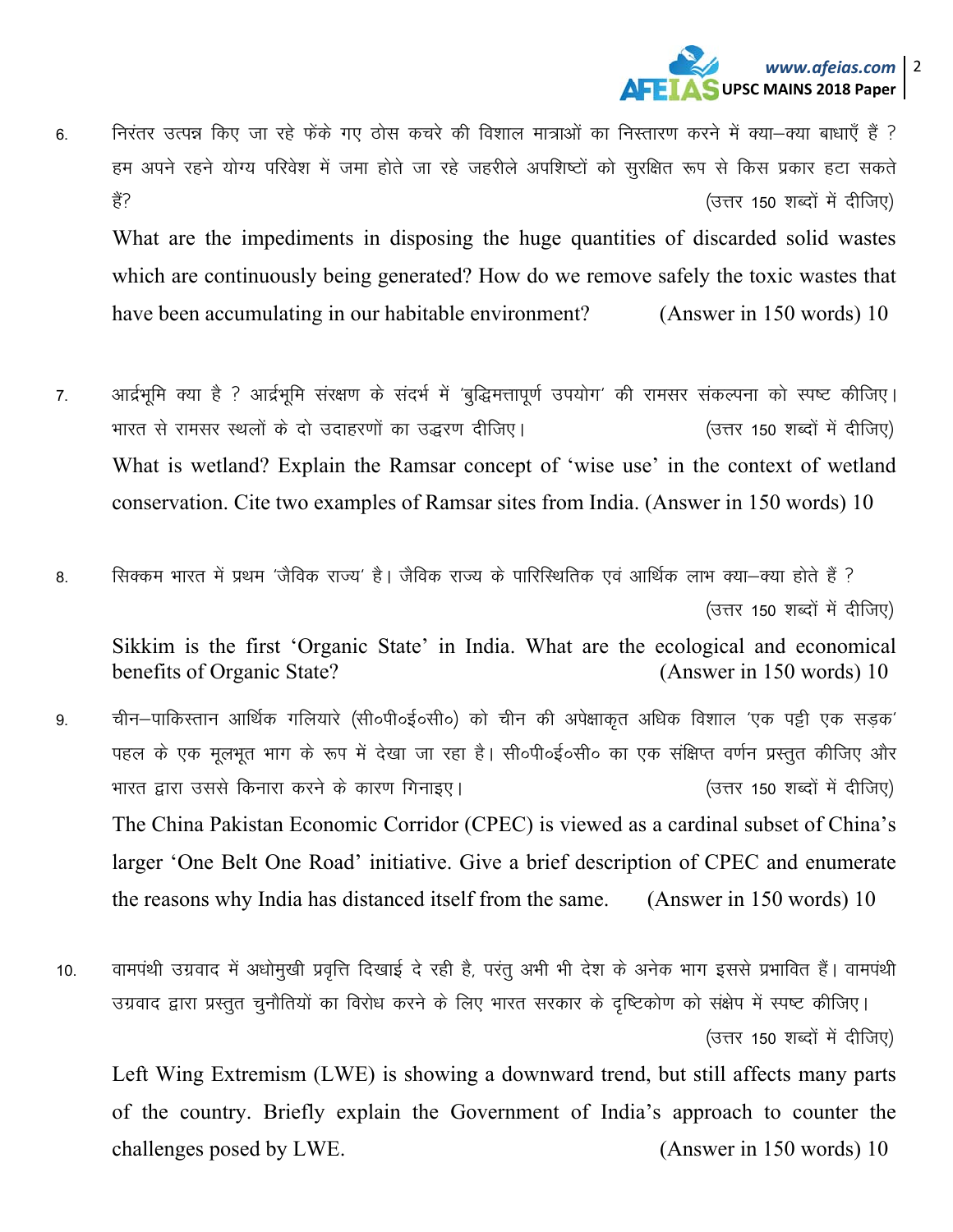

- भारत में नीति आयोग द्वारा अनुसरण किए जा रहे सिद्धान्त इससे पूर्व के योजना आयोग द्वारा अनुसरित सिद्धान्तों  $11.$ से किस प्रकार भिन्न हैं ? (उत्तर 250 शब्दों में दीजिए) How are the principles followed by NITI Aayog different from those followed by the erstwhile planning commission in India? (Answer in 250 words) 15
- विश्व व्यापार में संरक्षणवाद और मुद्रा चालबाजियों की हाल की परिघटनाएँ भारत की समष्टि–आर्थिक स्थिरता को  $12<sup>°</sup>$ किस प्रकार से प्रभावित करेंगी ? (उत्तर 250 शब्दों में दीजिए) How would the recent phenomena of protectionism and currency manipulations in world trade affect macroeconomic stability of India? (Answer in 250 words) 15
- बागवानी फार्मों के उत्पादन, उसकी उत्पादकता एवं आय में वृद्धि करने में राष्ट्रीय बागवानी मिशन (एन०एच०एम०)  $13<sub>1</sub>$ की भूमिका का आकलन कीजिए। यह किसानों की आय बढ़ाने में कहाँ तक सफल हुआ है ?

(उत्तर 250 शब्दों में दीजिए)

Assess the role of National Horticulture Mission (NHM) in boosting the production, productivity and income of horticulture farms. How far has it succeeded in increasing the income of farmers? (Answer in 250 words) 15

गत वर्षों में कूछ विशेष फसलों पर जोर ने सस्यन पैटर्नों में किस प्रकार परिवर्तन ला लिए हैं ? मोटे अनाजों 14. (मिलटों) के उत्पादन और उपभोग पर बल को विस्तारपूर्वक स्पष्ट कीजिए। (उत्तर 250 शब्दों में दीजिए) How has the emphasis on certain crops brought about changes in cropping patterns in recent past? Elaborate the emphasis on millets production and consumption.

(Answer in 250 words) 15

क्या कारण है कि हमारे देश में जैव प्रौद्योगिकी के क्षेत्र में अत्यधिक सक्रियता है ? इस सक्रियता ने बायोफार्मा के  $15<sub>1</sub>$ क्षेत्र को कैसे लाभ पहुँचाया है ? (उत्तर 250 शब्दों में दीजिए) Why is there so much activity in the field of biotechnology in our country? How has this activity benefitted the field of biopharma? (Answer in 250 words) 15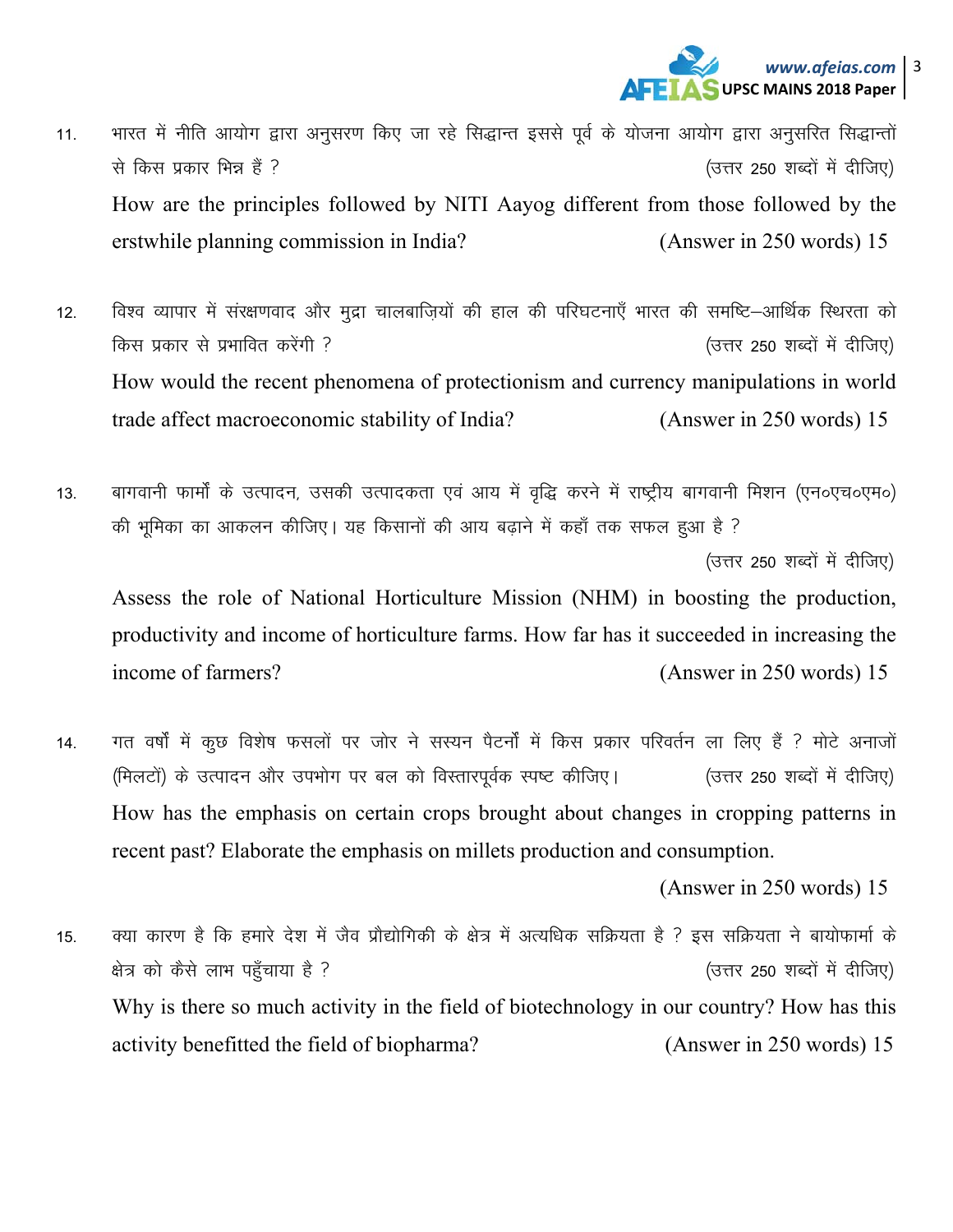

16. विज्जी की बढती हुई जरूरतों के परिप्रेक्ष्य में क्या भारत को अपने नाभिकीय ऊर्जा कार्यक्रम का विस्तार करना जारी रखना चाहिए ? नाभिकीय ऊर्जा से संबंधित तथ्यों एवं भयों की विवेचना कीजिए। (उत्तर 250 शब्दों में दीजिए) With growing energy needs should India keep on expanding its nuclear energy programme? Discuss the facts and fears associated with nuclear energy.

(Answer in 250 words) 15

- 17. भारत में जैव विविधता किस प्रकार अलग-अलग पाई जाती है ? वनस्पतिजात और प्राणिजात के संरक्षण में जैव विविधता अधिनियम, 2002 किस प्रकार सहायक है ?<br>बिविधता अधिनियम, 2002 किस प्रकार सहायक है ? How does biodiversity vary in India? How is the Biological Diversity Act,2002 helpful in conservation of flora and fauna? (Answer in 250 words) 15
- 18. भारत में आपदा जोखिम न्यूनीकरण (डी०आर०आर०) के लिए 'सेंडाई आपदा जोखिम न्यूनीकरण प्रारूप (2015-2030)' हस्ताक्षरित करने से पूर्व एवं उसके पश्चात् किए गए विभिन्न उपायों का वर्णन कीजिए। यह प्रारूप ^ásxks dkjZokbZ izk:Ik] 2005^ ls fdl izdkj fHké gS \ ¼mŸkj 250 'kCnksa esa nhft,½ Describe various measures taken in India for Disaster Risk Reduction (DRR) before and after signing 'Sendai Framework for DRR (2015-2030)'. How is this framework different from 'Hyogo Framework for Action, 2005'? (Answer in 250 words) 15
- 19. अंकीयकृत (डिजिटाइज्ड) दुनिया में बढते हुए साइबर अपराधों के कारण डाटा सुरक्षा का महत्त्व बहुत बढ गया है। जस्टिस बी॰एन॰ श्रीकृष्णा समिति रिपोर्ट में डाटा की सुरक्षा से संबंधित मुद्दों पर सोच–विचार किया गया है। आपके विचार में साइबर स्पेस में निजी डाटा की सुरक्षा से संबंधित इस रिपोर्ट की खुबियाँ और खामियाँ क्या–क्या हैं ? (उत्तर 250 शब्दों में दीजिए)

Data security has assumed significant importance in the digitized world due to rising cyber-crimes. The Justice B. N. Srikrishna Committee Report addresses issues related to data security. What, in your view, are the strengths and weaknesses of the Report relating to protection of personal data in cyber space? (Answer in 250 words) 15